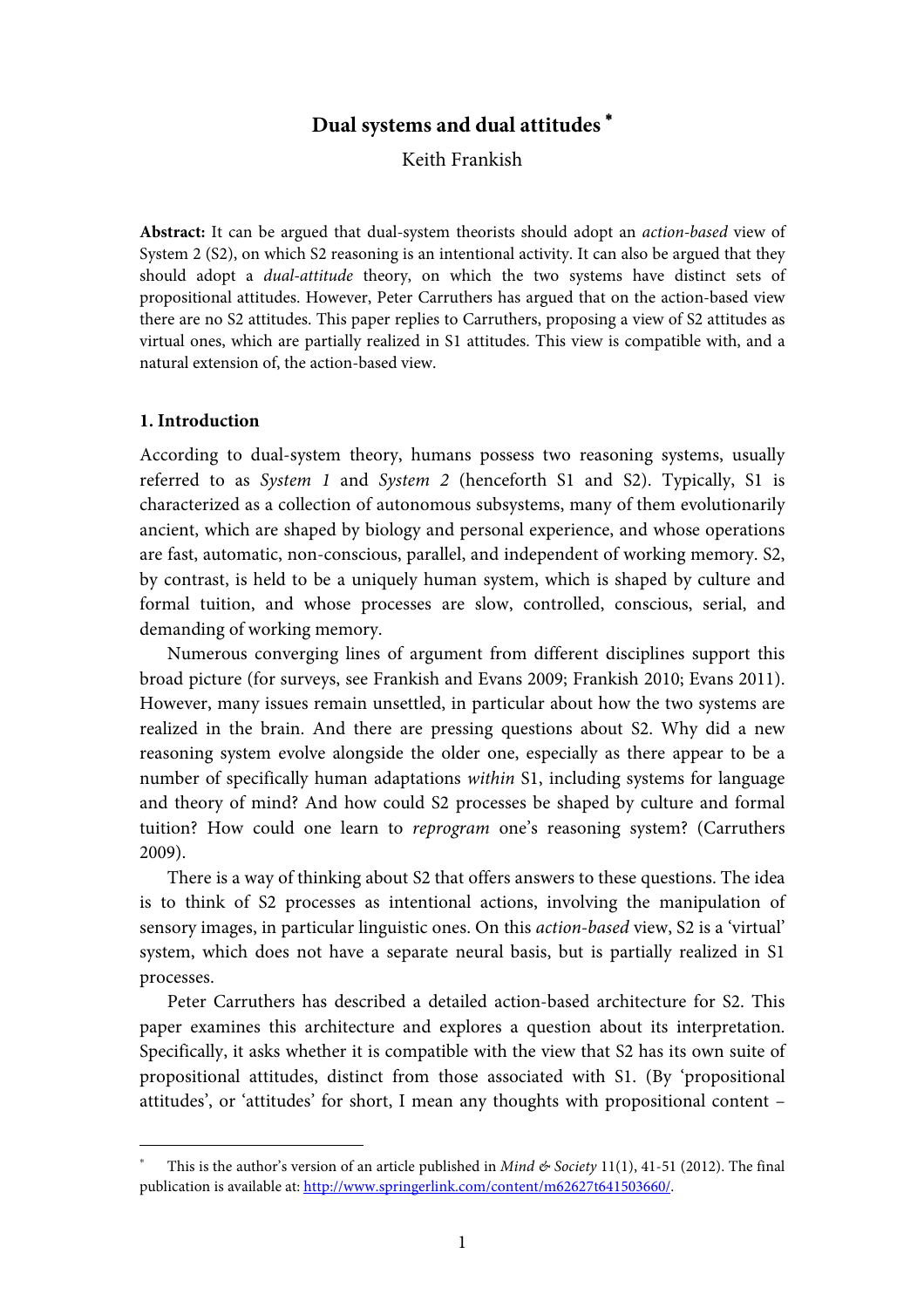beliefs, desires, intentions, hopes, etc.) In other words, does the action-based version of dual-system theory support a dual-attitude theory as well? Carruthers argues that it does not, and that (with limited exceptions) talk of conscious attitudes should be eliminated (Carruthers 2011, ch.12). However, I shall argue that this is too hasty. There are good reasons to believe that we have distinct S2 attitudes, and, developed in the right way, the action-based view allows for this.

 The rest of the paper is structured as follows. Section 2 sketches the action-based view and its advantages. Section 3 introduces dual-attitude theory and explains Carruthers's case for its incompatibility with the action-based view. Section 4 replies, arguing for a view of S2 attitudes as virtual ones, which are partially realized in S1 attitudes. The final section considers some objections to this view and responds to them.

# **2. The action-based view of S2**

-

According to Carruthers, S2 depends on our capacity for the mental rehearsal of action (Carruthers 2006, 2009, 2011). Simplifying somewhat, the account runs as follows.<sup>1</sup>

 Normally, when an action schema is activated, an internal efference copy of it is created, which is used to create a 'forward model' of the action. This generates proprioceptive and other sensory representations of the movements involved, which are used to guide the execution of the action and anticipate its consequences. This mechanism is probably evolutionarily old, but humans (and perhaps other primates) also have the capacity to activate action schemata offline, with the commands to the muscles suppressed but the efference copies still issued. In this case, the sensory images generated allow us to mentally rehearse potential actions and assess their desirability.

 This happens through a process of global broadcasting. S1 has a global workspace architecture (e.g., Baars 1988). When targeted by attention, the outputs of sensory systems are globally broadcast to all S1 systems, which then process them according to their various specialisms – drawing inferences, forming memories, producing emotional responses, and so on. The imagery generated in mental rehearsal can also be globally broadcast, with similar effects, though the beliefs formed will be conditional – beliefs about what would happen if the rehearsed action were performed. The process may also trigger emotional and motivational responses to an imagined action, which may prompt a decision as to whether or not to perform it. In other cases, global broadcasting may lead to further acts of mental rehearsal, creating cycles of conscious imagery.

 We can also rehearse utterances, generating articulatory and auditory images (inner speech). Once broadcast, these images are received by the language comprehension system (among others), which attaches an interpretation to them, so that they are experienced as meaningful. (The mind-reading system can also be

<sup>1</sup> For other action-based views of conscious thought, see Dennett 1991; Frankish 2004, 2009.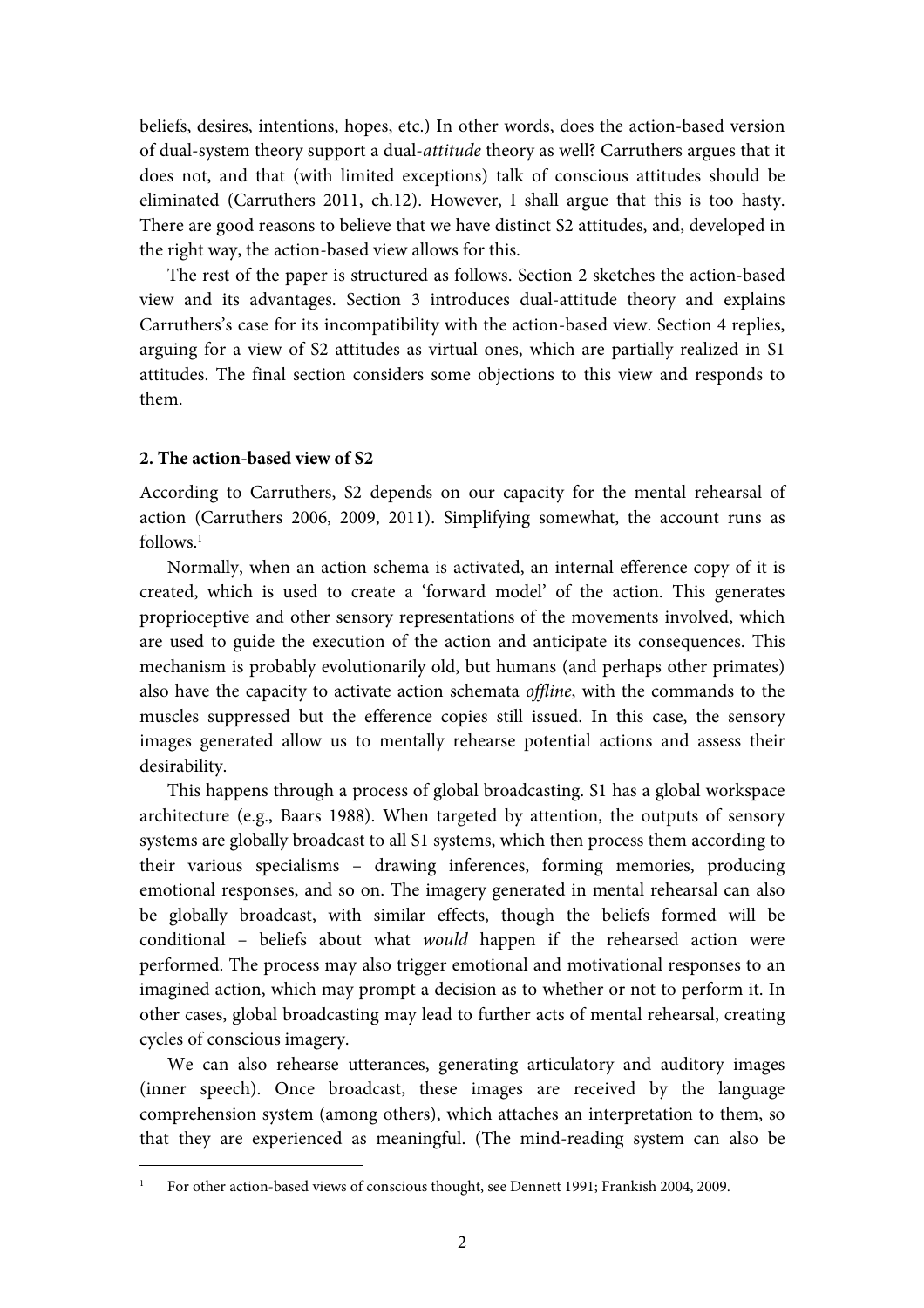involved, determining what mental attitude rehearsed utterances express.) In this way, the content of a rehearsed utterance is made available to other S1 systems, which produce cognitive and motivational responses reflecting its implications, coherence with existing beliefs, and so on. Thus, rehearsing an utterance allows us not only to assess the desirability of making it, but also to evaluate its content. Rehearsing utterances of other types may also have useful effects: rehearsing a question may prompt S1 systems to supply an answer; rehearsing an instruction may stimulate motivational systems to execute it, and so on. We can also rehearse sequences of utterances, constructing arguments in line with our beliefs about which thoughtsequences are normatively warranted.

 Mental rehearsal thus provides a mechanism for hypothetical thinking, argument construction, and general-purpose problem solving, and (Carruthers argues) it is the basis of S2. S2 reasoning involves cycles of mental rehearsal, global broadcast, and non-conscious processing, in effect creating a new level of reasoning, whose processes are partially realized in ones at the S1 level.

 This view has many attractions, as Carruthers notes (Carruthers 2009). First, it explains the distinctive features and limitations of S2. S2 processes are slow because they involve cycles of S1 activity; they are serial because only one action can be rehearsed at a time; they are (in part) conscious because they involve the global broadcasting of sensory imagery (global broadcasting is widely agreed to be coextensive with consciousness); and they draw on working memory because they involve attending to and manipulating sensory imagery. (Carruthers regards working memory as an executive system for directing attention and sustaining and manipulating imagery in the global workspace.)

 The action-based view also offers answers to the puzzles about the evolution of S2 and the malleability of its processes. On this view, the emergence of S2 did not involve the construction of a separate reasoning system, duplicating S1. Rather, it involved assembling a 'virtual' system, which piggybacks on S1 and uses components and capacities (mental rehearsal, speech, mind-reading, etc.) that originally evolved for other purposes. As for how S2 processes can be modified by culture and tuition, this follows directly from the claim that they are actions, since actions can be modified by imitation, instruction, and self-regulation:

We acquire behavioral skills and abilities by imitation of others, by receiving verbal instruction, and by forming normative beliefs about the ways in which one should behave. So we can predict that System 2 thinking skills should be acquirable by imitation and by instruction, and that sequences of System 2 reasoning should be shaped by beliefs about the ways in which one should reason. (Carruthers 2009, p.121)

 So the action-based view of S2 has considerable virtues. I turn now to the question of whether it is compatible with the view that S2 has its own suite of attitudes.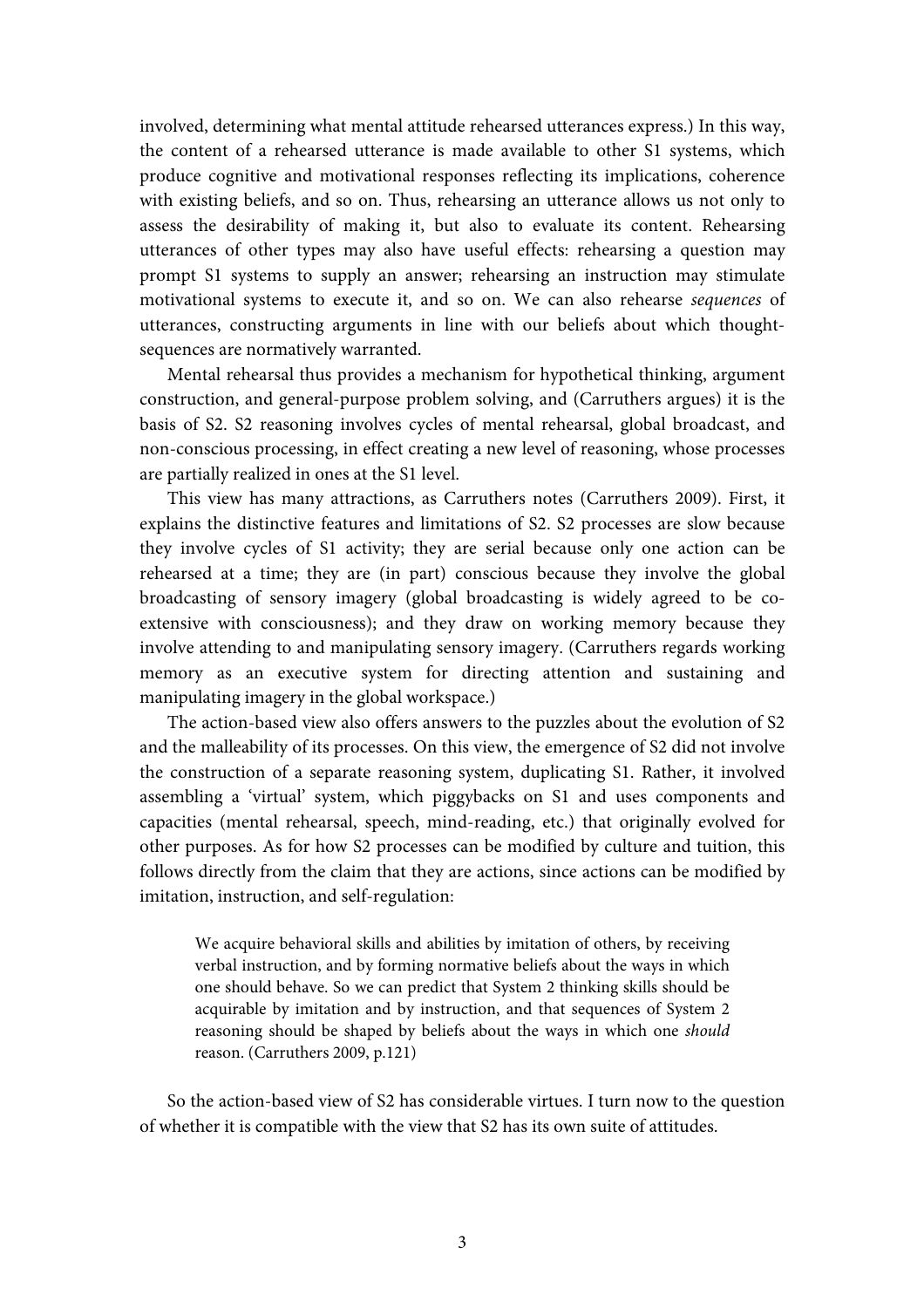#### **3. S2 attitudes: for and against**

 $\overline{a}$ 

There is reason to think that we should supplement a dual-system theory with a dualattitude one. It is well established that people's social judgments and perceptions are unconsciously influenced by cultural stereotypes and prejudices which may conflict with the attitudes expressed in their verbal reports. This has led some social psychologists to posit dual attitudes, implicit and explicit, associated respectively with non-conscious automatic processing and conscious effortful reasoning (e.g. Devine 1989; Wilson, Lindsey and Schooler 2000). Some philosophers, too, have distinguished two kinds of belief (or belief-like attitude), one implicit and nonlinguistic, the other explicit and language-involving (see, e.g., Dennett 1978, ch.16; Cohen 1992; Frankish 2004). A dual-attitude view is also confirmed by everyday experience, where conscious beliefs may clash with, and sometimes override, implicit ones. For example, driving to work one day I automatically follow my usual route, acting on an implicit belief that it is the quickest way, until I consciously recall that roadworks are taking place and suddenly change direction.

 These brief considerations are not decisive, of course, but they provide motivation for asking whether the action-based view of S2 is compatible with the existence of S2 attitudes.

Carruthers argues that it is not (Carruthers 2011,  $ch.4$ ).<sup>2</sup> He focuses on intentions and beliefs, and the acts of decision and judgement which generate them, but the argument generalizes to other propositional attitudes, such as desires and wonderings. Carruthers concedes that there are S2 events which resemble decisions and judgements. For example, after rehearsing and evaluating various options, I might rehearse the concluding utterance 'So, I shall go to the bank' (Carruthers's example). And this event might assume the appearance of a decision. For when broadcast, it might be interpreted by the mind-reading system as a commitment or decision, and consequently give rise to the S1 belief that I have committed myself to going to the bank, or that I have decided to go. And if I have a standing S1 desire to execute my commitments, or to do what I have decided to do, then this will motivate me to go to the bank. The same may happen with judgement. After evaluating various hypotheses about the future of the economy, I may rehearse the utterance, 'So there will be a recession'. And when broadcast, this may give rise to a belief that I am committed to the view that there will be a recession, or that I have judged that there will be, and given a desire to execute my commitments, or to act in line with my judgements, this will lead to behaviour appropriate to a judgement that there will be a recession.

 In these ways, rehearsed utterances can have effects appropriate to decisions and judgements. However, Carruthers argues, they are not themselves decisions and judgments. For they do not have the right causal roles. A decision settles what we will

<sup>2</sup> Carruthers does not present his argument as one for the incompatibility of the action-based view and dual-attitude theory. He is concerned with self-knowledge, and his aim is to show that (with limited exceptions) we have no conscious propositional attitudes. Nevertheless, his argument bears directly on the compatibility issue.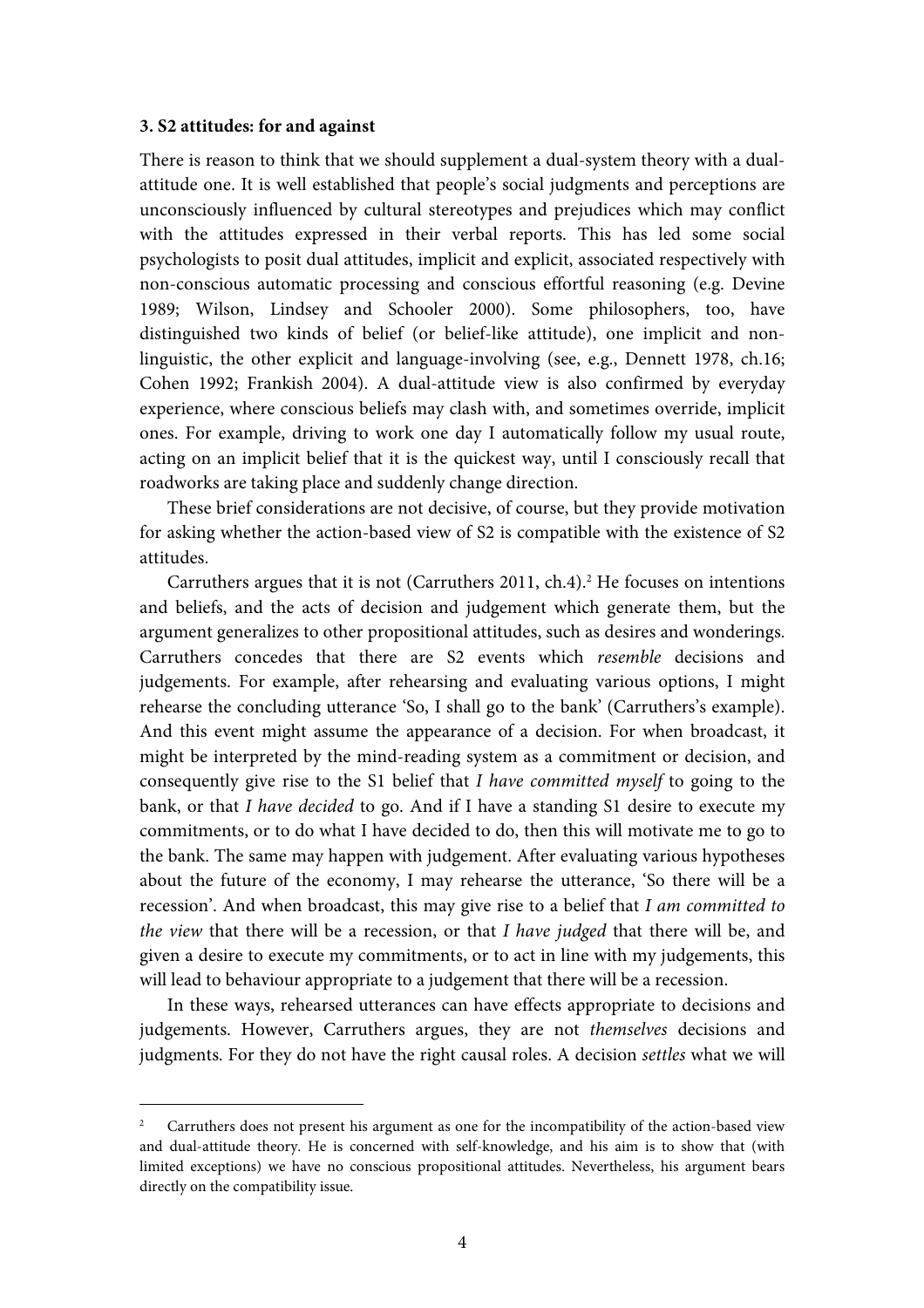do; it concludes practical deliberation and initiates action. Even if further deliberation does occur, it will be about the means to performing the action, not about the action itself. Similarly, a judgement settles what we think and terminates theoretical reasoning on the matter in hand. But in the scenarios described the rehearsed utterances do not have these roles. To generate appropriate action, further reasoning at the S1 level is required, involving higher-order attitudes. In the decision case, the belief that I have committed myself to going to the bank (or decided to go) needs to interact with a desire to execute my commitments (or to act upon my decisions) in order to generate a decision to go to the bank. Similarly, in the judgement case the belief that I have committed myself to the view that there will be a recession (or judged that there will be) needs to interact with a similar desire in order to motivate appropriate action. Thus, the rehearsed utterances do not qualify as genuine decisions and judgements.

### **4. S2 attitudes as virtual**

-

On Carruthers's view, then, we have just one set of attitudes, which are formed exclusively by S1 processes, and S2 achieves its effects by modifying these attitudes. However, there is another way of interpreting the action-based view, on which utterances in inner speech can count as judgments and decisions.

 I begin with a small but crucial modification to Carruthers's picture. I agree that S2 events influence action in virtue of higher-order S1 beliefs. Now, Carruthers writes as if these beliefs concern overt actions: when one interprets an utterance as a decision to A, one forms the belief that one is committed to  $A$ -ing; when one interprets an utterance as a judgement that P, one forms the belief that one is committed to acting (overtly) in ways required by the truth of P. (For simplicity, I omit the alternative scenarios in which the beliefs formed are about what one has decided or judged.) I want to propose a slightly different view, on which the commitments involved extend to covert reasoning activities as well to overt action. (By 'reasoning' here, I mean S2 reasoning; since this is under intentional control, we can commit ourselves to regulating it in various ways.) When one interprets oneself as deciding to A, I suggest, one forms the belief that one is committed, not only to A-ing, but also to taking A-ing as a goal in one's reasoning (constraining other plans to fit, working out what means to use, etc). Similarly, when one interprets oneself as judging that P, one forms the belief that one is committed, not only to acting in ways required by the truth of P, but also to reasoning in ways required by it (taking P as a premise, dismissing hypotheses that conflict with P, and so on). That is, the commitments adopted are to open-ended policies of self-regulation in reasoning and action. This view can easily be extended to other propositional attitudes, such as desire (a commitment to reasoning and acting in ways required by some goal).<sup>3</sup>

 As on Carruthers's version, the S1 beliefs involved here do not have to be about commitments. One might simply form the higher-order S1 belief that one has decided

<sup>3</sup> For more on the nature and extent of these policies, see Frankish 2004.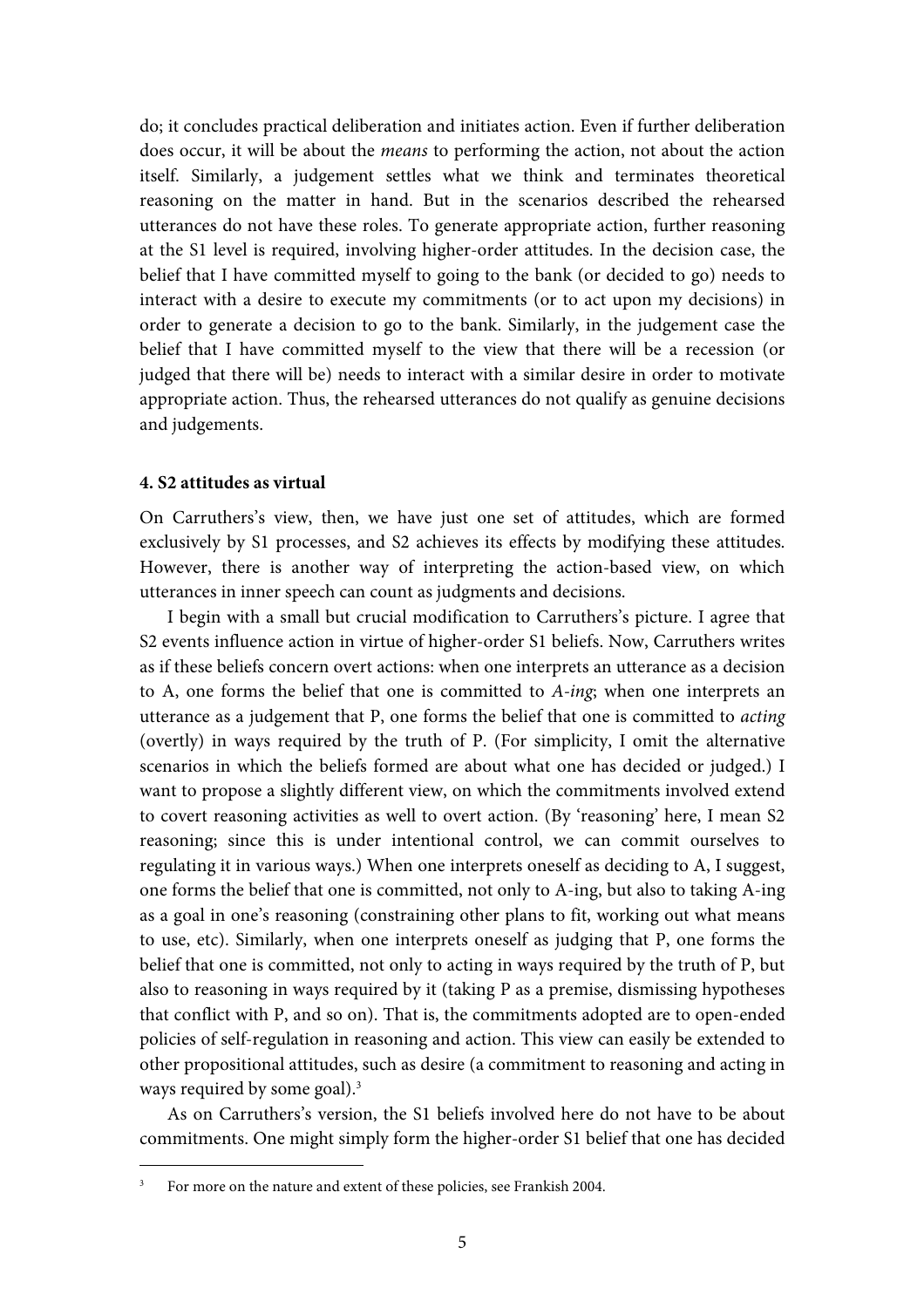to A (or judged that P). Given a standing S1 belief that if one has decided to A (or judged that P), then one ought to reason and act in ways required by the goal of A-ing (or by the truth of P), this will motivate a similar pattern of covert and overt activity. For simplicity, I shall focus on the commitment formulation in what follows.<sup>4</sup>

 This is a minor adjustment to the action-based view (and might even be regarded as a spelling out of it), but it has far-reaching consequences.

 I return now to Carruthers's argument. I concede that decisions and judgements are events that terminate reasoning on a topic. However, if we have two sets of attitudes, associated with different levels of reasoning, then this claim should be relativized to the two levels. That is, we should think of S1 decisions and judgements as terminating reasoning at the S1 level, and S2 decisions and judgements as terminating reasoning at the S2 level. To do otherwise would risk begging the question against a dual-attitude view. And on this reading, suitable rehearsed utterances would count as decisions and judgements. For they would settle the matter as far as S2 reasoning is concerned. Note, too, that these events would terminate all reasoning on the relevant topic. When I rehearse the sentence 'There will be a recession', this terminates my reasoning about the economy. The subsequent S1 reasoning is about how to execute the commitment expressed by this utterance, not about whether its content is true. Similarly with an S2 decision to go to the bank: the subsequent S1 reasoning is not about the bank, but about the execution of my bank-going commitment.

 Still, this isn't the full story. For a rehearsed utterance on its own does not constitute a decision or judgement. Considered simply as an item of inner speech, a putative decision or judgement would be indistinguishable from a fantasy, speculation, or hypothesis. A rehearsed utterance assumes the causal powers of a decision or judgement only when it has been interpreted and has generated a suitable higher-order S1 belief. But again, with a two-level picture in place, this is not a problem. For we can think of the S2 attitude as realized by a combination of the rehearsed utterance and the resulting higher-order S1 belief. (We might include the standing S1 desire to execute one's commitments in the realization base, too.) This is a natural counterpart to the layered view of S2. Just as S2 processes are partially realized in S1 ones, so S2 attitudes as partially realized in S1 ones.

 An advantage of this suggestion is that it can be extended to give a response to another problem for dual-attitude theory, not mentioned by Carruthers. This is what to say about standing S2 attitudes. We may identify activated, occurrent attitudes with utterances in inner speech, but what do we say about non-active ones stored in memory? There does not seem to be a memory system associated with S2. Extending the proposed view, I suggest we identify standing S2 attitudes with (standing) higherorder S1 beliefs about one's commitments (or with suitable alternative S1 beliefs). To have the standing S2 belief that P is to have the S1 belief that one is committed to

-

<sup>4</sup> Note that for a rehearsed utterance to produce a belief that one is committed to something, it need not be heard as a commitment. An utterance heard as a decision or a judgement will produce such a belief, provided one believes that decisions and judgements involve commitment.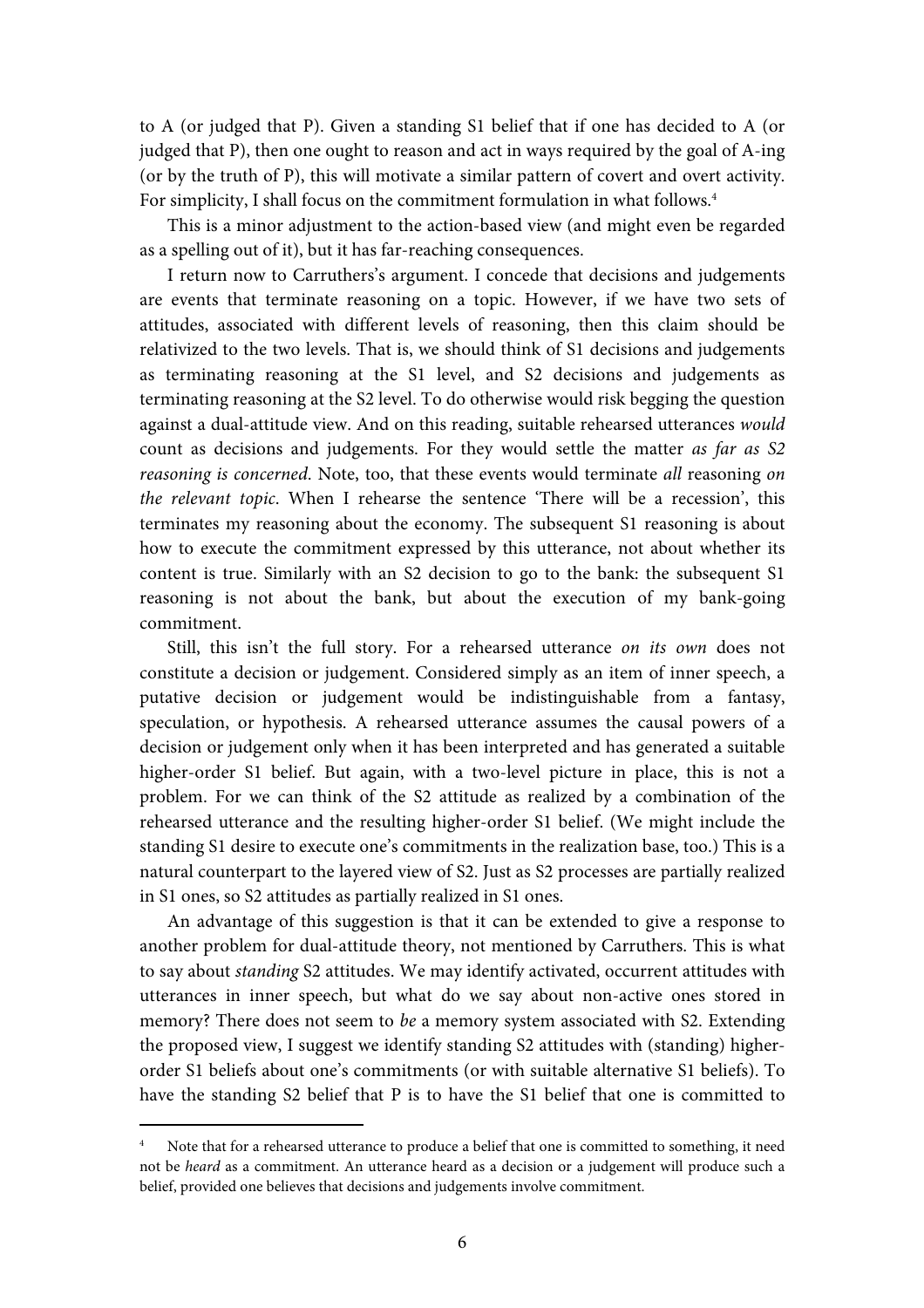reasoning and acting in ways required by the truth of P. To have a standing intention of A-ing is to have the S1 belief that one is committed to reasoning and acting in ways required by the goal of A-ing, and so on. So, on this view, the S2 memory system is a virtual one, piggybacking on S1 memory, just as S2 reasoning piggybacks on S1 reasoning.<sup>5</sup>

### **5. Objections and replies**

 $\overline{a}$ 

Carruthers anticipates the proposals in the previous section and responds to them, as well as outlining some further objections to S2 attitudes (Carruthers 2011, ch.4).

 With regard to the suggestion that the causal roles of attitudes should be relativized to different levels, Carruthers points out that beliefs generate actions only in conjunction with desires and subsequent decisions. If there are two sets of attitudes, then this should mean that an S2 belief will lead to action only if an S2 desire is activated too, generating an S2 decision. But, he notes, this is often not the case:

it is often the case that the last conscious attitude-like event to happen before I pick up my umbrella when leaving the house is me saying to myself, "It will rain soon." No conscious goal of staying dry needs to be articulated, nor do I need to say to myself, "So I shall carry an umbrella. (Carruthers, 2011, p.111)

Thus, it seems, the rehearsed utterance does not occupy the right role in S2 reasoning to count as a judgement.

 Now I concede that, if we want to explain the umbrella-carrying by reference to an S2 belief that it will rain, then we need to refer also to an S2 desire and an S2 intention.<sup>6</sup> However, I deny that these have to be *occurrent*, consciously articulated ones. For standing attitudes can shape reasoning and action without being occurrently activated. Much of our reasoning depends on suppressed premises and background assumptions, and it is likely that this is true for S1 processes as well as S2 ones (Frankish 2004, ch.2). And the 'missing' S2 attitudes in Carruthers's example may be similar. The S2 desire to stay dry may consist in a standing S1 belief that one is committed to the goal of staying dry (and to reasoning accordingly). Together with the S1 belief that one is committed to the view that it will rain soon (generated when the rehearsed utterance is broadcast), this will produce the belief that one is committed to the goal of carrying an umbrella, which constitutes a (non-occurrent) S2 intention to carry an umbrella. Given a standing S1 desire to execute one's commitments, this will generate the action.

 Carruthers turns next to the suggestion that S2 attitudes are realized in complexes of rehearsed utterances and S1 attitudes. He objects that this is incompatible with the common-sense view that an utterance may express an already-formed attitude. He

<sup>5</sup> For this reason, I have elsewhere referred to S2 beliefs as 'virtual beliefs' and 'superbeliefs' (Frankish 1998, 2004).

<sup>6</sup> Actually, I doubt that a mediating intention is needed when the action is performed immediately, but I shall not argue this here.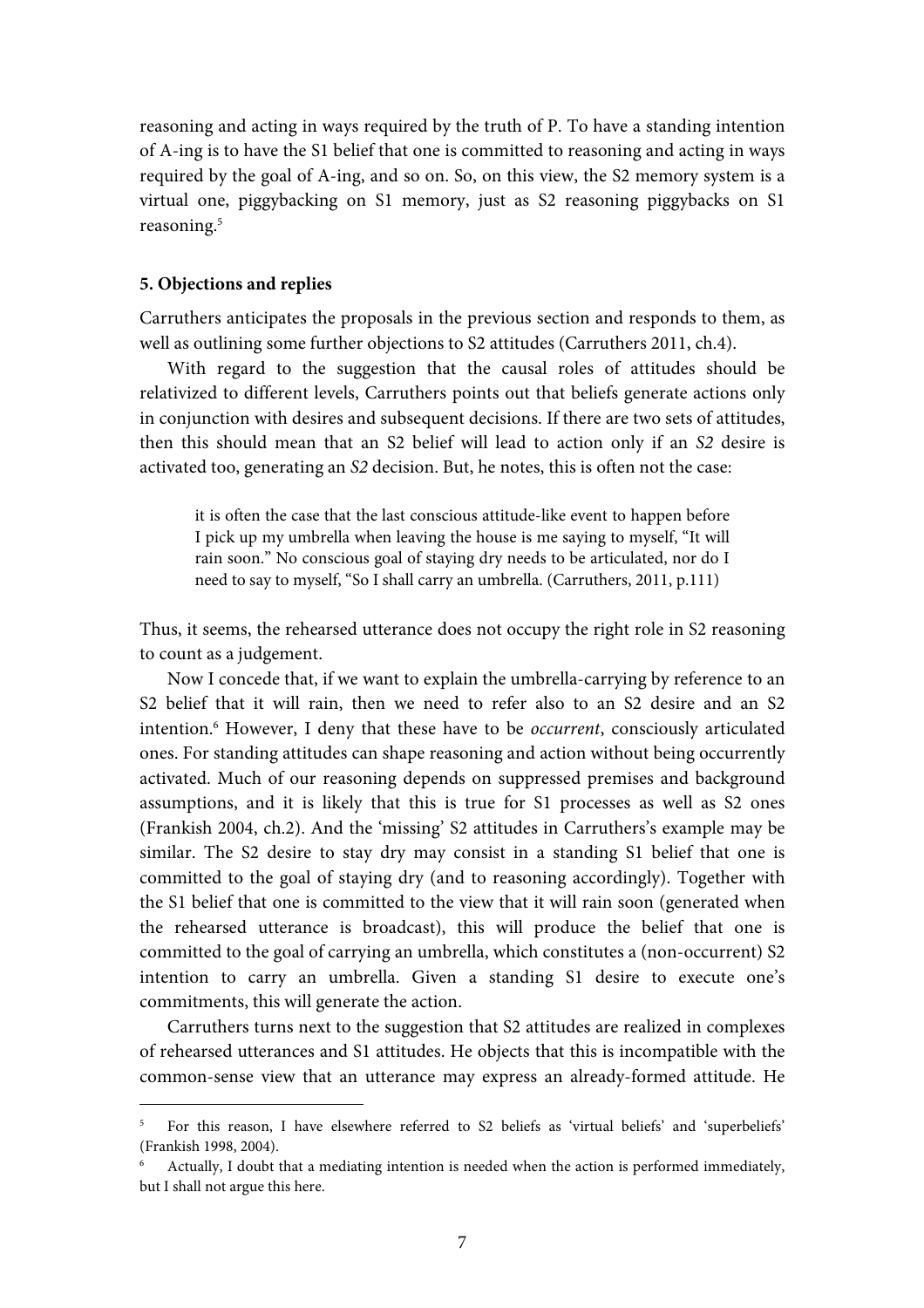notes that when we hear another person say 'I shall go to the bank', we assume the utterance was caused by a prior decision to go the bank. On the proposed view, however, this is wrong:

For the real decision to go to the bank (or at any rate the one that is a conscious, System 2, decision) can be the extended complex sequence of mental events that continues on in time beyond the episode of inner speech itself. (Carruthers, 2011, p.113)

Indeed, Carruthers argues, in some cases the status of a rehearsed utterance may remain undetermined for a long time. For if the envisaged action is in the distant future, the higher-order S1 attitudes that make the rehearsal event effective (e.g. a belief that one has made a commitment to the action and a desire to execute one's commitments) may not interact until the time for action arrives.

 I have two points to make in response. First, the proposed view does have the consequence that some utterances are partially constitutive of decisions and judgements, and thus that they are not caused by those decisions and judgements. However, this is not incompatible with there being other utterances that express antecedently formed beliefs and intentions, either of the S1 type (which I assume can be verbally reported) or the S2 type. (In the latter case the utterances will be caused by an S1 desire to execute the commitments that constitute the attitudes, which will involve avowing the attitudes in appropriate circumstances.)

 Second, it is true, too, that events subsequent to a rehearsed utterance will determine whether it qualifies as a decision or judgement. However, these will follow immediately. For all that is required is the interpretation of the utterance and the formation of a belief that one is committed to an appropriate policy of reasoning and action. This confers the status of a decision or judgement on the utterance, and, together with a standing S1 desire to execute one's commitments, forms the realization base for a persisting S2 attitude of the same kind. There is no need to expand the realization base to include later S1 reasoning involving these realizing attitudes.

 Carruthers also raises a more general objection to S2 attitudes. If S2 attitudes are constituted by, and influence action in virtue of, sets of S1 attitudes, then what theoretical motivation is there for introducing them? We could derive the same explanations of behaviour by focusing solely on the S1 attitudes. Carruthers is careful to note that the fact that S2 events are reducible to S1 ones does not in itself impugn their utility. For there might still be generalizations that are apparent only at the S2 level. For example, the transition from the rehearsed utterance 'I shall go to the bank' to subsequent bank-going might be mediated by a variety of S1 processes involving different S1 attitudes (that one has committed oneself to going to the bank, that one has decided to go to the bank, etc). And the commonality in these processes might be capturable only by reference to an S2 decision to go to the bank. Carruthers argues, however, that this is not so. For the S1 processes will all converge on an S1 decision to go to the bank, and we can capture what the resulting actions have in common by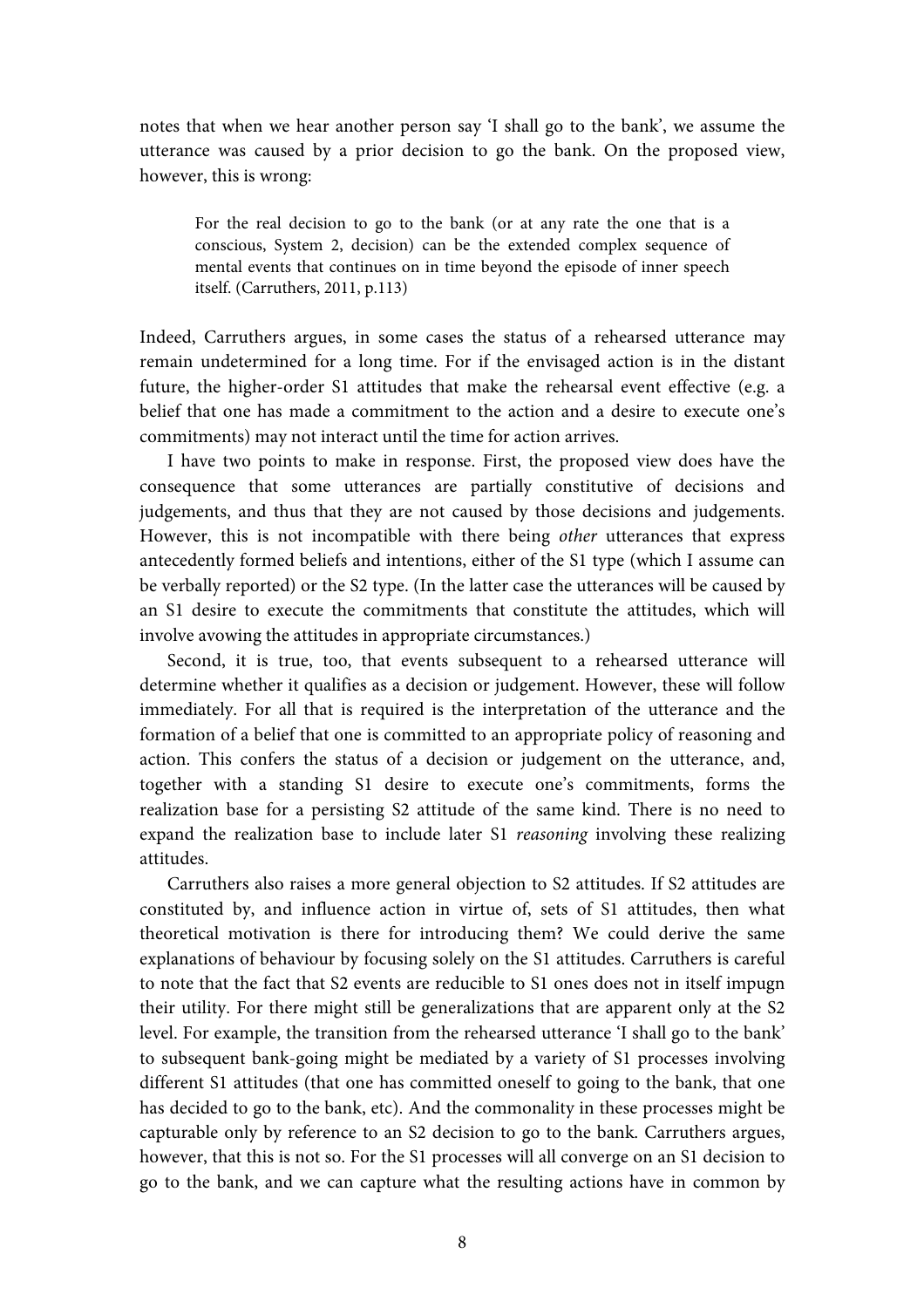referring to this decision. Similarly, he argues, for judgement. Different S1 processes may mediate between an S2 utterance of 'It will rain soon' and the subsequent act of cancelling a planned picnic. But the commonality in the processes can be highlighted by noting that they all converge on an S1 desire to cancel the picnic, and there is thus no need to refer to an S2 judgement.

 Again, I shall make two points. First, we have prima facie motivation for positing dual attitudes. For, as mentioned earlier, there is abundant evidence for conflict between conscious and non-conscious belief systems. A person may sincerely assert that there are no differences in intelligence between ethnic groups, yet frequently behave in discriminatory ways, manifesting a belief that such differences exist. On Carruthers's view, the appearance of conflict here is an illusion. The person has a higher-order S1 belief that they are committed to the view that there are no intelligence differences between ethnic groups and a first-order S1 belief that there are intelligence differences between ethnic groups, and these two beliefs are compatible. Of course, Carruthers can explain why the person's behaviour gives the appearance of conflict. Their assertions are caused by the higher-order belief together with a desire to execute their commitments, and their discriminatory behaviour by the first-order belief together with a desire to give preference to more intelligent people. But Carruthers must deny that there is any cognitive conflict involved.

 Second, Carruthers's objection depends on a narrow conception of the behavioural commitments involved in S2 attitudes. On the modified view proposed here, however, an S2 attitude involves an open-ended policy of reasoning and action guidance, which will generate many different actions, both covert and overt. This is obvious in the case of judgement. Reasoning and acting in ways required by the truth of P involves making inferences from P, rejecting hypotheses incompatible with P, performing actions that will realize one's goals if P is true, and so on. A decision, too, involves a commitment to many different activities. In adopting the goal of going to the bank, one commits oneself to reasoning about how to get to the bank, rejecting courses of action incompatible with going to the bank, performing actions instrumental to going to the bank, and so on. Moreover, as Carruthers allows, these activities may be motivated by different higher-order S1 beliefs (that one is committed to these activities, that one ought to perform these activities, etc.) – and, I would add these motivating beliefs may have varying strengths. 7 (In other words, S2 attitudes can be multiply realized.) Thus, the only common factor in the various resulting activities will be that they are the product of a single S2 attitude.

 Carruthers's final objection is that, even if the proposed view were correct, S2 attitudes would be rare, since the required higher-level S1 desires are not common ones:

Few people, besides philosophers, have as one of their goals behaving as they should behave given their judgments. Indeed, this is a remarkably esoteric goal. (2011, 116)

-

<sup>7</sup> On the case for regarding non-conscious belief as graded, see Frankish 2004.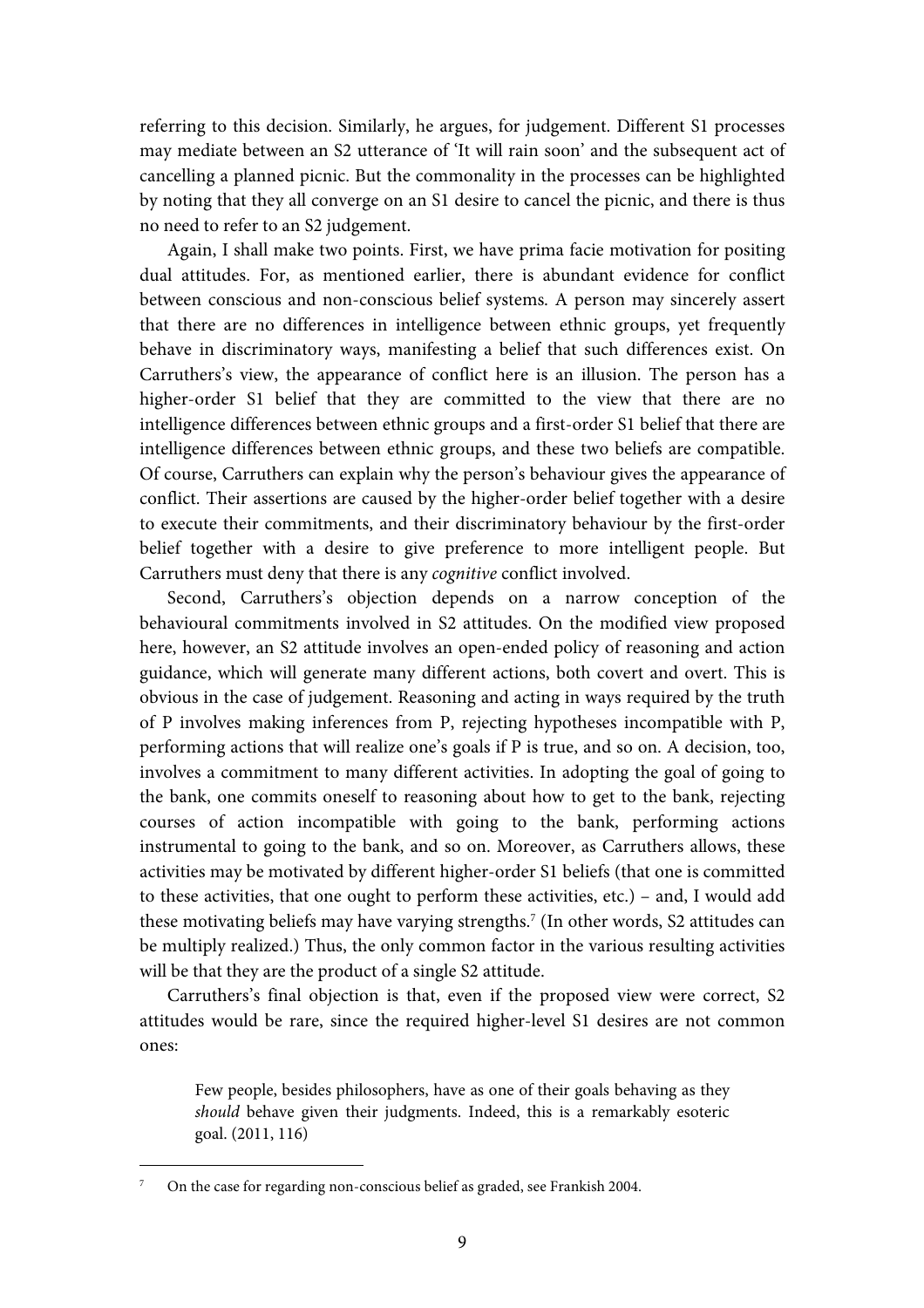Hence, he argues, few people will form S1 judgements, and those who do will do so infrequently. Carruthers concedes that a desire to do what one has decided to do (to be strong willed) may be more common, but argues that people will differ in the weight they give it, and thus that some people will make few S2 decisions.

This objection is weak. It may be true that few people are *explicitly* concerned with rational coherence between their judgements and behaviour, but this is not the issue. (Carruthers himself must accept that people have meta-cognitive desires concerning the conduct of their reasoning, which motivate their acts of mental rehearsal. Yet few people are explicitly concerned with such matters.) The question is whether people have a non-conscious, S1, desire to reason and act in line with judgements they have made. To determine this, we need to look at their behaviour, including their S2 reasoning behaviour. If people value coherence, then they will recall and rehearse their judgements in appropriate contexts, attempt to regulate their reasoning in line with them, reject views that conflict with them, and so on. Similarly, if they desire to be strong willed, they will rehearse their decisions, reason about how to implement them, try to act upon them, and so on. These are not implausible predictions. Of course, people often fail to reason and act in line with their judgements and decisions; but this does not show that they do not desire to do so, merely that they have other desires that are sometimes stronger. And they may manifest the desire in other ways, such as in expressions of regret for their failures.<sup>8</sup>

# **Conclusion**

The action-based view of S2 can be reconciled with dual-attitude theory by adopting a view of S2 attitudes as virtual ones, partially realized in S1 attitudes. This is good news, since there are strong reasons to endorse both the action-based based view and dualattitude theory.

# **References**

-

- Baars BJ (1988) A cognitive theory of consciousness. Cambridge University Press, Cambridge.
- Carruthers P (2006) The architecture of the mind: Massive modularity and the flexibility of thought. Oxford University Press, Oxford.
- Carruthers P (2009) An architecture for dual reasoning. In: Evans JSBT, Frankish K (eds), In two minds: dual processes and beyond. Oxford University Press, Oxford, pp. 109-127.
- Carruthers P (2011) The opacity of mind: an integrative theory of self-knowledge. Oxford University Press, Oxford.

<sup>8</sup> See Frankish, 2004 ch.8, for an analysis of akrasia along these lines.